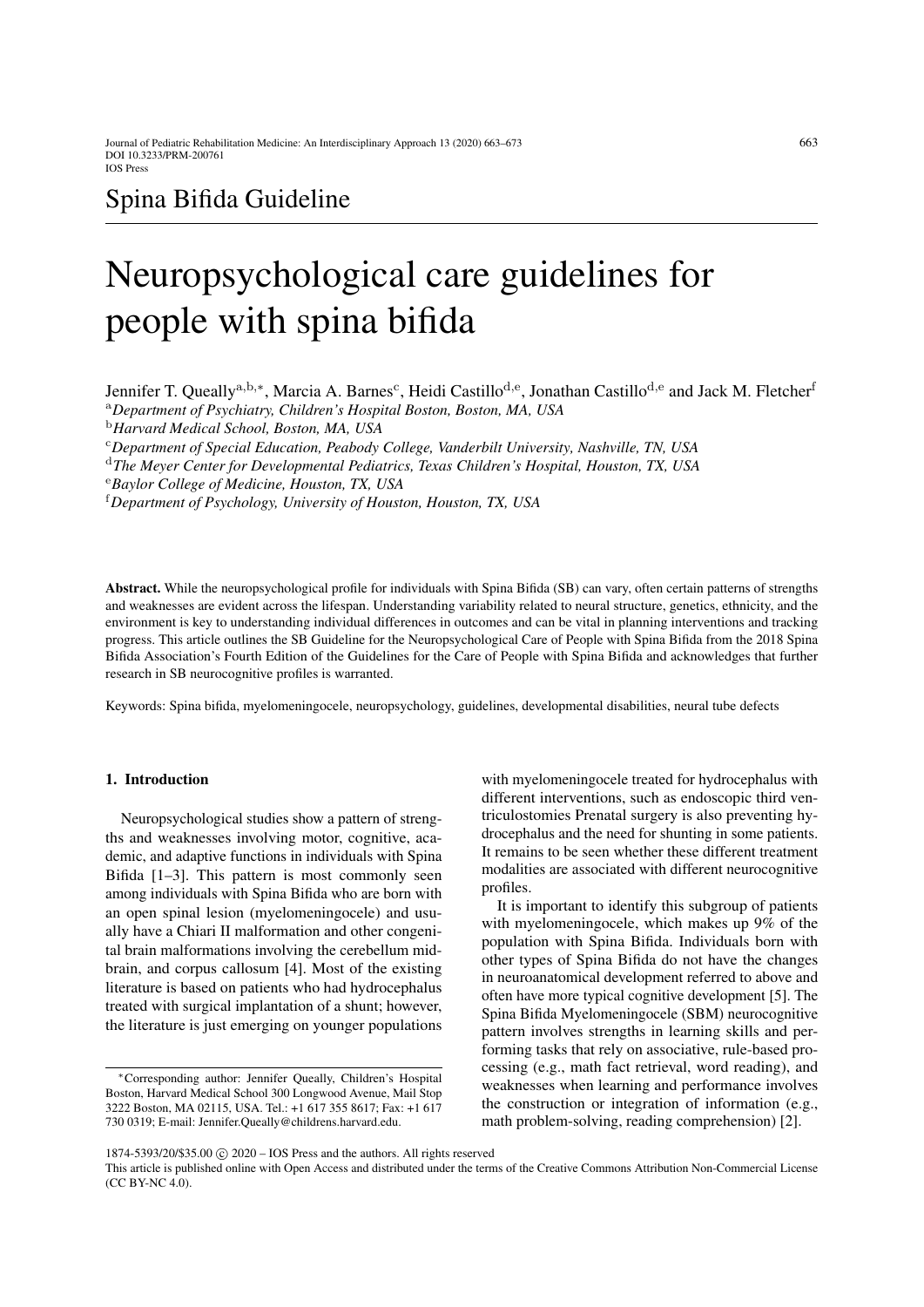To illustrate, children with SBM have difficulty with controlled motor performance tasks that require adaptive matching of a motor response to changing visual information which involves the cerebellum [\[2\]](#page-9-4), and is associated with the Chiari II malformation. However they can learn motor skills through repetition and correction of errors [\[6–](#page-9-5)[10\]](#page-9-6) which involves the relatively preserved basal ganglia [\[4\]](#page-9-2).

In language and reading areas, vocabulary, grammar, and word recognition are strengths [\[11\]](#page-9-7). However, children with SBM experience challenges in listening and reading comprehension, and in oral discourse involving the use of language in context (pragmatics) [\[12–](#page-9-8)[14\]](#page-9-9). This has been linked to anatomic changes in the corpus callosum [\[15\]](#page-9-10).

In mathematics, children with SBM can learn math facts; however, complex procedures that require multiple steps and algorithms are an area of challenge. They often experience difficulties with estimating quantities and have impaired math problem-solving skills [\[16](#page-9-11)[–18\]](#page-9-12). Problems with math a longterm predictor of adult independence, are common in adults and children with SBM [\[2](#page-9-4)[,19\]](#page-9-13).

Many children with SBM meet criteria for Attention Deficit/Hyperactivity Disorder, Predominantly Inattentive Presentation (ADHD) [\[20](#page-10-0)[,21\]](#page-10-1). However, in contrast to children with developmental forms of ADHD related to self-regulation, the attention profile of children with SBM is characterized by under-arousal and excessive persistence in controlling attentional focus. These difficulties in alerting and orienting to external stimuli are related to disruptions in midbrain and posterior cortex and are discernable from infancy [\[22](#page-10-2)[,24\]](#page-10-3). It is more appropriate to conceptualize attention deficits, for patients with SBM, as involving posterior brain pathways; this is in contrast to the "executive dysfunction" model, such as with developmental ADHD, traumatic brain injury, and other disorders involving frontal lobe functions.

Despite the modal neuropsychological SBM profile presented above, there is a great deal of variability in neuropsychological outcomes. Understanding the variability in neuroanatomic anomalies, ethnicity, and the environment (socio-economic status and education) is key to understanding individual (rather than group) differences in outcomes. Neurological status, including more severe hydrocephalus, repeated shunt malfunctions, and ethnicity predict poorer outcomes and deviation from the modal profile [\[5\]](#page-9-3). Individuals with higher lesion levels have more severe neuroanatomic brain malformations and higher rates of intellectual disability. Spinal defects at T12 and above are more frequent among individuals of Latinx ethnicity, likely related in part, to genes involved in folate metabolism [\[5,](#page-9-3)[25\]](#page-10-4). These populations also are often economically disadvantaged, with diminished access to care and adverse outcomes attributable to social determinants of health, further increasing risk for negative neuropsychological outcomes [\[5\]](#page-9-3). These disadvantaged children may not display the aforementioned relative strengths in language and academics that are more typical for children with SBM with lower level lesions and equitable socio-economic circumstances.

#### 2. Guidelines, goals and outcomes

The goals of the neuropsychology guidelines were both practical and aspirational. Although neuropsychological assessment is clearly indicated for most patients born with SBM, barriers to care include limited access to clinicians with experience in the evaluation of complex medical patients and access to resources (and/or adequate insurance coverage). This process was initiated through the creation of several goals and desired outcomes:

*Primary*

- 1. Optimal development of language academic, and other learning skills.
- 2. Optimal performance in school, university, and vocational settings.

*Secondary*

- 1. Maximize independence according to individual capabilities.
- 2. Maximize participation in society.

*Tertiary*

- 1. Acquisition of a job.
- 2. Utilization of learning skills is apparent in a variety of contexts.

#### 3. Methods

The process of the guideline development was set by the Executive Committee created by the Spina Bifida Association of America (SBA). It included a mix of providers who have worked with patients who have Spina Bifida throughout their careers as well as SBA professionals. The process began with a level 1 review of the literature, updated to include studies that were published between 2002 through 2015, which resulted in the review of 2449 abstracts; these were then for-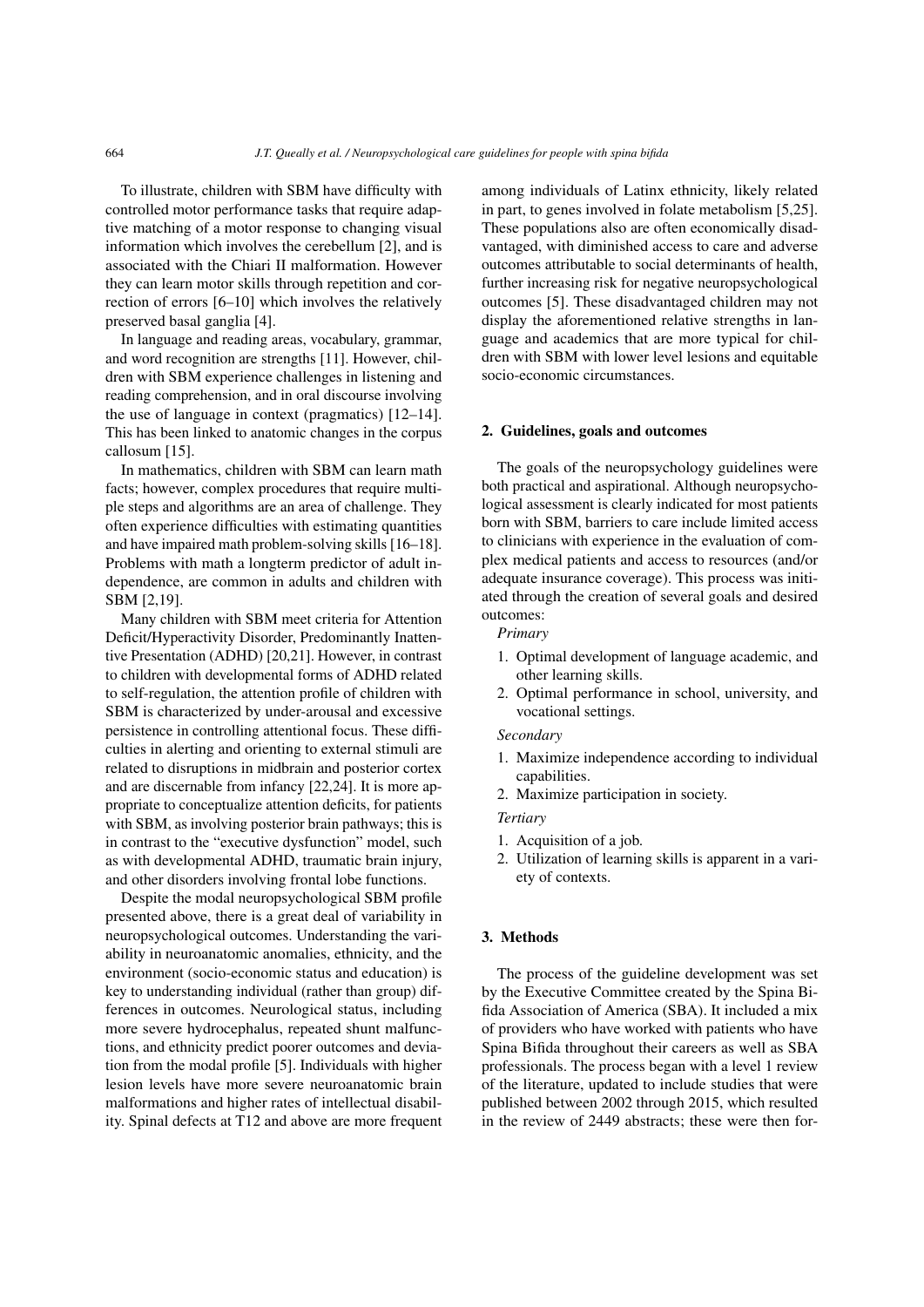| Age group (from<br>guidelines) | Clinical questions                                                                                                                                                                                                                                                                                                                                                                                                                                                                                                                                                                                                                                                                                                                                                                                                               |
|--------------------------------|----------------------------------------------------------------------------------------------------------------------------------------------------------------------------------------------------------------------------------------------------------------------------------------------------------------------------------------------------------------------------------------------------------------------------------------------------------------------------------------------------------------------------------------------------------------------------------------------------------------------------------------------------------------------------------------------------------------------------------------------------------------------------------------------------------------------------------|
| $0-11$ months                  | 1. What early interventions in infancy are appropriate for supporting the development of motor, cognitive, and early<br>literacy and numeracy skills?<br>2. How are new treatments such as prenatal repair in the Management of Myelomeningocele Study (MOMS) and the<br>Endoscopic Third Ventriculostomy/Choroid Plexus Cauterization (ETV/CPC) affecting the health and development                                                                                                                                                                                                                                                                                                                                                                                                                                            |
|                                | of infants?<br>3. How can teams use early Magnetic Resonance Imaging (MRI) findings (eg, malformations dysplasia, reduced volume,<br>and agenesis) to predict domains of risk and identify potential early interventions to support development?                                                                                                                                                                                                                                                                                                                                                                                                                                                                                                                                                                                 |
| $1-2$ years<br>11 months       | 1. What early interventions are appropriate for supporting the development of motor, cognitive, and early literacy and<br>numeracy skills?<br>2. How is the health and development of children changing with prenatal surgery (MOMS trials)?<br>3. How is the health and development of children changing with the use of new surgical procedures such as ETV/CPC<br>rather than shunting?<br>4. How does monitoring for hydrocephalus and delayed shunting alter development?                                                                                                                                                                                                                                                                                                                                                   |
| $3-5$ years<br>11 months       | 1. How does the relationship between the nervous system and mental functions among children with SBM affect<br>their learning in reading, mathematics writing social science, and science? How does it affect them at different<br>developmental stages?<br>2. What do teachers, psychologists and other professionals need to know about the development of individuals with<br>SBM?                                                                                                                                                                                                                                                                                                                                                                                                                                            |
| $6-12$ years<br>11 months      | 1. How does the relationship between the nervous system and mental functions among children with SBM affect<br>their learning in reading mathematics writing social science, and science? How does it affect them at different<br>developmental stages?<br>2. What interventions support their cognitive development and academic achievement?<br>3. What do teachers, psychologists and other professionals need to know about the development of individuals with<br>SBM?                                                                                                                                                                                                                                                                                                                                                      |
| $13-17$ years<br>11 months     | 1. How does the relationship between the nervous system and mental functions among individuals with SBM affect<br>their learning in reading, mathematics writing social science, and science? How does it affect them at different<br>developmental stages?<br>2. What interventions and programs provide smooth transitions to post-secondary education and/or career and vocational<br>training?<br>3. What do teachers, psychologists and other professionals need to know about the development of people with SBM?<br>4. How do treatment teams help prepare their patients for the transition to adulthood and to take on their own medical<br>care? What indicators are helpful to a team in identifying individuals who may require ongoing support in order to<br>have adequate management of their medical conditions? |
| $18 + years$                   | 1. How do treatment teams help prepare all of their patients for the transition to adulthood and the assumption of their<br>own medical care?<br>2. What indicators are helpful to a team in identifying those who may require ongoing support for adequate management<br>of their medical conditions?                                                                                                                                                                                                                                                                                                                                                                                                                                                                                                                           |

Table 1 Clinical questions that informed the neuropsychology guidelines

<span id="page-2-0"></span>warded to the level 2 review that resulted in 874 full text articles being archived for working groups. Working groups then reviewed the literature that was forwarded to each committee, and were able to add and subtract research articles based upon their contribution to the field. The full guidelines then included 803 articles; the neuropsychology working group cited 4 articles in their guidelines. The teams worked to craft goals and potential outcomes, along with specific clinical questions for each of the six age groups (Table [1\)](#page-2-0), and then to systematically evaluate the literature's documentation of the 'answers' to the clinical questions. Following peer review by two sets of colleagues, including those in fields working in close collaboration with neuropsychology (e.g., Neurosurgery, Psychology, Transition, and Family Functioning groups) and a broader set of multidisciplinary colleagues, the final version of the guidelines was published in 2018 [\[26\]](#page-10-5). The full methodology followed by the working group for writing these guidelines was described by Dicianno et al. [\[27\]](#page-10-6).

#### 4. Results

Using the existing literature, as well as our own clinical consensus, the guidelines were developed (Table [2\)](#page-3-0). They document that neuropsychological assessment is indicated throughout the lifespan. Key developmental guidelines included early elementary school in order to identify changes in learning; and the transition out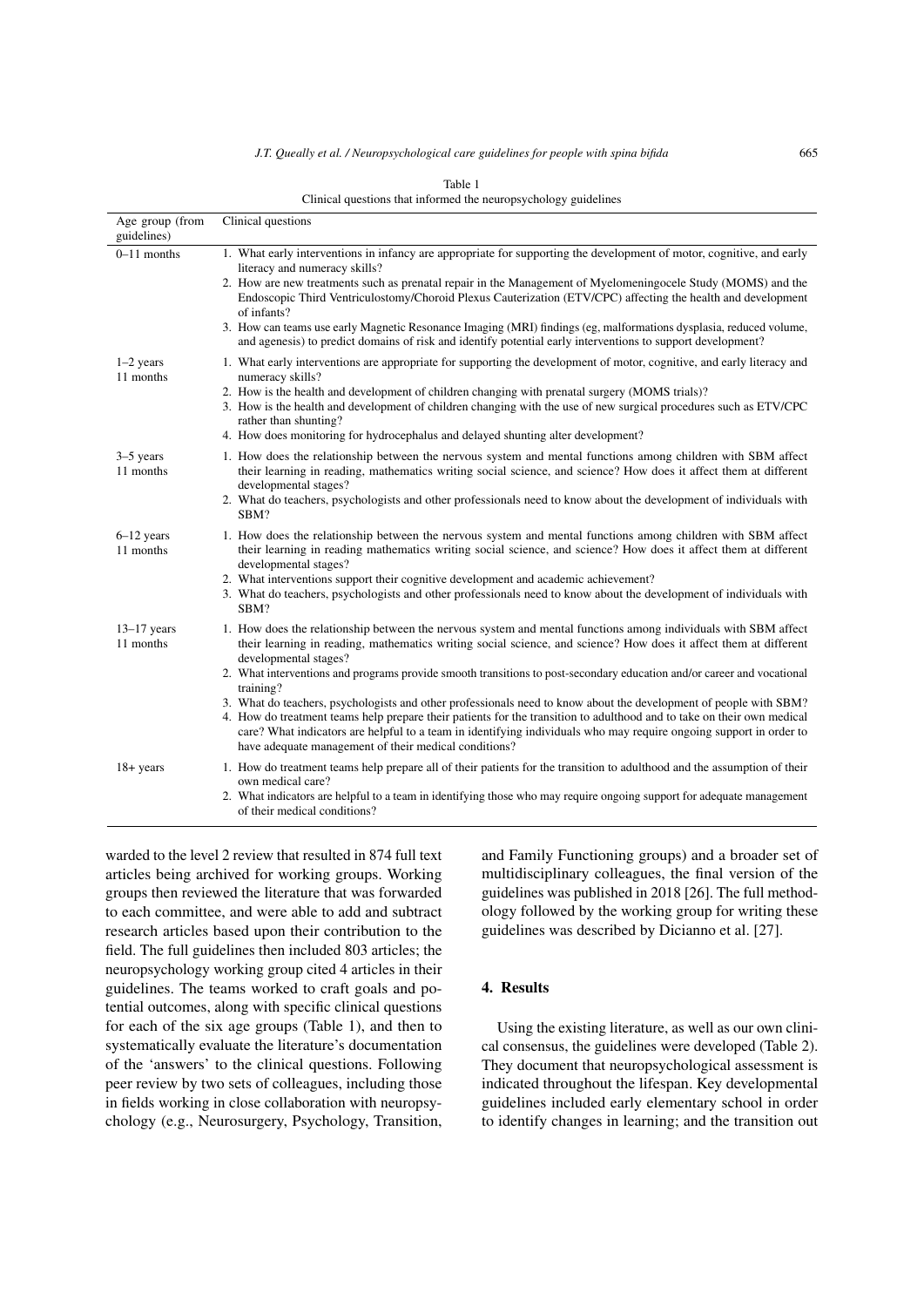<span id="page-3-0"></span>

|                          | iveuropsychology guidelines                                                                                                                                                                                                                                                                                                                                                                                                                                                                                                                                                                        |                                                              |  |  |
|--------------------------|----------------------------------------------------------------------------------------------------------------------------------------------------------------------------------------------------------------------------------------------------------------------------------------------------------------------------------------------------------------------------------------------------------------------------------------------------------------------------------------------------------------------------------------------------------------------------------------------------|--------------------------------------------------------------|--|--|
| Age group                | Guidelines                                                                                                                                                                                                                                                                                                                                                                                                                                                                                                                                                                                         | Evidence                                                     |  |  |
| $0 - 11$<br>months       | 1. Provide parents with formal teaching and intervention around the development of effective<br>parenting practices for fostering developmentally appropriate and responsive parent-child<br>interactions.                                                                                                                                                                                                                                                                                                                                                                                         | [28], clinical consensus                                     |  |  |
|                          | 2. Teach parents more interactive parenting strategies, as research has shown that doing so in<br>infancy results in significantly stronger cognitive and social language outcomes (at age 3) and<br>better social problem-solving skills (at age 7).                                                                                                                                                                                                                                                                                                                                              | [6, 29]                                                      |  |  |
|                          | 3. Closely monitor infants who have undergone prenatal treatment, given the paucity of literature<br>on their long-term outcomes.                                                                                                                                                                                                                                                                                                                                                                                                                                                                  | [30, 45]                                                     |  |  |
|                          | 4. Use infant development scales that assess cognition, language, motor, and social develop-<br>ment for all infants with SBM, including those who have not been surgically treated for<br>hydrocephalus.                                                                                                                                                                                                                                                                                                                                                                                          | [31]                                                         |  |  |
|                          | 5. Adaptive behavior assessments that are interview-based are easy to complete and sensitive to<br>growth trajectories in development.                                                                                                                                                                                                                                                                                                                                                                                                                                                             | $[3]$                                                        |  |  |
| $1-2$ years<br>11 months | 1. Monitor and evaluate onset and progression of physical, cognitive, communicative, and social<br>development; refer all children in this age group with SBM to an early intervention program. If<br>children are discharged or are receiving private services, any changes in development warrant<br>a re-referral to a formal program for early intervention/birth-three years.                                                                                                                                                                                                                 | Clinical consensus, [28,<br>31]                              |  |  |
|                          | 2. Implement parental involvement with formal early intervention supports for both:<br>- language (e.g. delayed onset, articulation difficulties, or unusual patterns of development<br>such as excessive imitation, difficulties in language comprehension);<br>- physical and occupational therapy for independent mobility, strengthening                                                                                                                                                                                                                                                       | Clinical consensus                                           |  |  |
|                          | 3. Teach and encourage parents to engage in effective interactions that facilitate the child's<br>movement and exploration, language and communication, and play. Children of parents<br>with higher expectations who facilitate attention, require movement, and support language<br>development have better outcomes.                                                                                                                                                                                                                                                                            | $[6, 28-29]$<br><b>Family Functioning</b><br>Guidelines [26] |  |  |
|                          | 4. Encourage the use of equipment that facilitates object exploration and manipulation because it<br>can be essential in providing access to their environment. This may include seating to support<br>the trunk with a large enough tray to catch objects that are dropped and parent assistance<br>with maintaining attention to objects that are able to be manipulated and explored by the<br>child. These supports can often be obtained through early intervention programs/birth to three,<br>occupational/physical therapy services, or physiatry.                                         | Clinical consensus,<br>Mobility Guidelines [26]              |  |  |
|                          | 5. Provide encouragement to participate in group learning experiences, especially when families<br>are unable to find available day care that attends to necessary medical needs. These group<br>learning experiences can be provided through either community groups or early intervention.                                                                                                                                                                                                                                                                                                       | Clinical consensus                                           |  |  |
|                          | 6. Monitor developmental progress based on thorough assessments beyond determination of<br>milestones, which are weak indicators of developmental difficulties. Shifts in the rate of skill<br>development and skill regressions can reflect changes in medical status that warrant urgent<br>follow up.                                                                                                                                                                                                                                                                                           | Clinical consensus                                           |  |  |
|                          | 7. Conduct periodic assessments with age-appropriate measures of early language skills because<br>these can help identify more subtle difficulties of development.                                                                                                                                                                                                                                                                                                                                                                                                                                 | $[31]$                                                       |  |  |
|                          | 8. Monitor coordinated upper limb movement and attention multiple times per year in children<br>with severe Chiari malformation, tectal beaking, and callosal hypogenesis.                                                                                                                                                                                                                                                                                                                                                                                                                         | [9, 24]                                                      |  |  |
| $3-5$ years<br>11 months | 1. It is essential to carefully monitor the development of attention and self-regulation skills;<br>these begin to emerge as a separate domain and directly affect the subsequent development of<br>cognitive, academic, and social skills. Expectations for independent problem solving, responsi-<br>bility, and social interactions are critical for school performance and psychosocial adjustment.<br>Preschoolers with SBM show early manifestations of attention, pragmatic language, and math<br>difficulties that subsequently emerge as major factors in academic and social adjustment. | [2, 12, 29, 32]                                              |  |  |
|                          | 2. Patients with identified concerns, even if mild, require timely referrals to the local special<br>education preschool program and/or outpatient providers (e.g., psychologist, developmental<br>pediatrician).                                                                                                                                                                                                                                                                                                                                                                                  | Clinical consensus                                           |  |  |
|                          | 3. Monitor language comprehension problems because interventions may facilitate the develop-<br>ment of vocabulary and conversational speech that are essential for reading comprehension<br>later in school.                                                                                                                                                                                                                                                                                                                                                                                      | [3, 12, 31]                                                  |  |  |

#### Table 2 Neuropsychology guidelines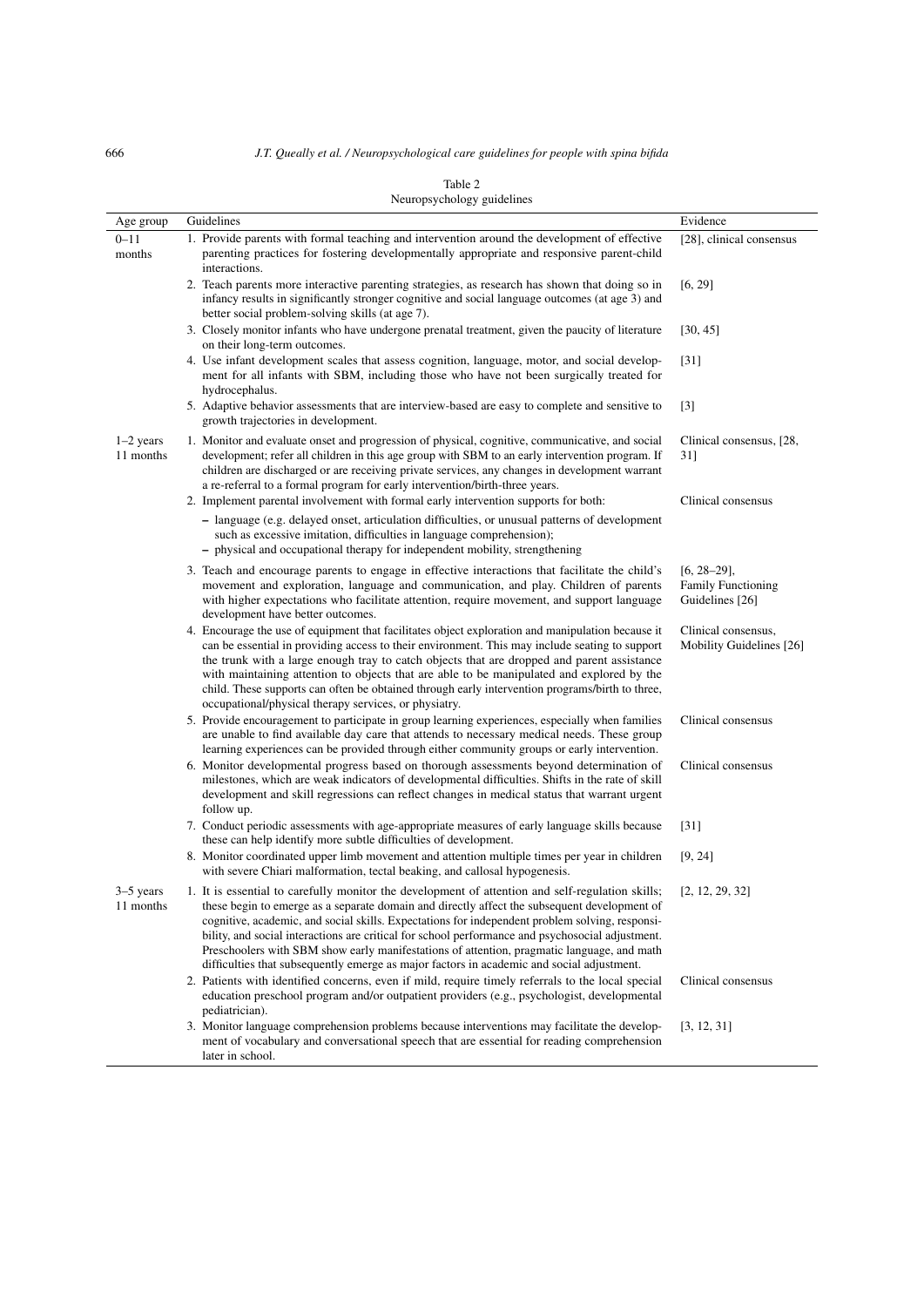|  | Table 2, continued |
|--|--------------------|
|--|--------------------|

| Age group                 | Guidelines                                                                                                                                                                                                                                                                                                                                                                                                                                                                                                                                                                                                                                                                                                                                                        | Evidence                                                                                                                          |
|---------------------------|-------------------------------------------------------------------------------------------------------------------------------------------------------------------------------------------------------------------------------------------------------------------------------------------------------------------------------------------------------------------------------------------------------------------------------------------------------------------------------------------------------------------------------------------------------------------------------------------------------------------------------------------------------------------------------------------------------------------------------------------------------------------|-----------------------------------------------------------------------------------------------------------------------------------|
|                           | 4. Carefully observe children with more severe hydrocephalus, hypogenesis and/or severe hy-<br>poplasia of the corpus callosum and history of central nervous system infection because they<br>are at greater risk for difficulties involving construction of meaning from language. These<br>skills need to be carefully tracked by preschool education teams or through formal assessments<br>with neuropsychologists, developmental specialists, or speech and language pathologists.                                                                                                                                                                                                                                                                          | Clinical consensus, [15,<br>31, 33]                                                                                               |
|                           | 5. As part of the child's medical team, advocate for access to high quality public education with<br>related services that support the development of attention, self-regulation, social interaction<br>skills, and independence. If parents choose private school or decide to home school, then<br>formal assessments and recommendations for support services and supplemental resources<br>should be provided in those settings as well. All children, regardless of placement, can and<br>should be evaluated for eligibility for special educational services when learning problems are<br>present.                                                                                                                                                        | clinical consensus                                                                                                                |
|                           | 6. Use "other health impaired" classification (or neurological disorder classifications in some<br>states) help schools understand that potential learning difficulties are related to the underlying<br>neurological disorder. Help all individuals who interact with the child understand that SBM<br>is not simply an orthopedic condition or "physical disability." Brain malformations and hy-<br>drocephalus (with or without shunting) affect learning, especially in areas that require the<br>construction and integration of information such as language, reading comprehension, and<br>mathematics.                                                                                                                                                   | $[3, 5, 11-14, 16-19, 32,$<br>39]                                                                                                 |
|                           | 7. Monitor development with early math and literacy skills assessments to help establish an under-<br>standing of more subtle developmental difficulties and the need for more tailored educational<br>supports.                                                                                                                                                                                                                                                                                                                                                                                                                                                                                                                                                  | $[11-14, 16-19, 31-32,$<br>39]                                                                                                    |
|                           | 8. When available, consider full neuropsychological evaluations that include the assessment of<br>early literacy and numeracy skills. Neuropsychological assessments provide a more compre-<br>hensive understanding of strength and weakness, as well as significant discrepancies that may<br>not be captured by psycho-educational testing that is provided by school districts.                                                                                                                                                                                                                                                                                                                                                                               | Clinical consensus                                                                                                                |
| $6-12$ years<br>11 months | 1. Orient health care professionals that an individual with SBM does not simply have an<br>orthopedic impairment. Explain to them that brain malformations and hydrocephalus (with<br>or without shunting) affect learning, especially in areas that require the construction and<br>integration of information such as self-management skills. Learning is facilitated when it<br>is based on rules that can be verbally mediated and rehearsed, much like a recipe. This is<br>especially important for bladder and bowel interventions for which the child's participation at<br>an early age facilitates independence and social adjustment along with adherence to dietary<br>regimens.                                                                      | [22, 41, 44]                                                                                                                      |
|                           | 2. Abstract concepts and global guidelines about self-care are ineffective for skill acquisition. It<br>is essential to create routines, so that practice and repetition of self-management tasks can<br>become rote activities. Coach clinical teams to carefully formulate instructions to be verbally<br>mediated and to emphasize rule-based learning with repetition and rehearsal.                                                                                                                                                                                                                                                                                                                                                                          | Clinical consensus,<br>Health Promotion and<br><b>Preventive Services</b><br>Guidelines, Nutrition and<br>Obesity Guidelines [26] |
|                           | 3. Orient educators and school-based professionals that an individual with SBM does not simply<br>have an orthopedic impairment and that brain malformations and hydrocephalus (with or<br>without shunting) affect learning, especially in areas that require the construction and inte-<br>gration of information such as language, reading comprehension, and math problem-solving.<br>Psycho-educational assessments can track global intellectual and academic progression, but<br>they rarely assess the development of essential skills in attention, executive functioning,<br>coordinated upper limb, and memory domains, as well as adaptive skill acquisition. Children<br>with SBM benefit from a full neuropsychological assessment, when available. | Clinical consensus, [2,<br>$11-14$ , $16-19$ , $21$ , $32$ ,<br>38-40, 44, 46]                                                    |
|                           | 4. Monitor school age children carefully for the onset of academic, attention, and behavioral<br>difficulties. These problems tend to be identified later in school, partly because of the early<br>development of word recognition, rote numerical skills, and vocabulary skills (usually in<br>children who are not from socially- and economically- disadvantaged settings) that mask the<br>presence of difficulties with math and reading comprehension.                                                                                                                                                                                                                                                                                                     | Clinical consensus, [2-3,<br>5, 11-14, 16-19, 21, 32.<br>38–40, 44, 46]                                                           |
|                           | 5. Carefully monitor children for the onset of attention problems, as they are often interpreted as<br>motivational or behavioral issues and are manifested as lack of focus, slow cognitive tempo,<br>failure to initiate, and infrequently with hyperactivity or impulsivity.                                                                                                                                                                                                                                                                                                                                                                                                                                                                                   | [21, 38, 46]                                                                                                                      |
|                           | 6. Attention problems are correlated with the Chiari malformation, tectal beaking, and hypogen-<br>esis of the corpus callosum.                                                                                                                                                                                                                                                                                                                                                                                                                                                                                                                                                                                                                                   | $[22-24, 33, 35-36]$                                                                                                              |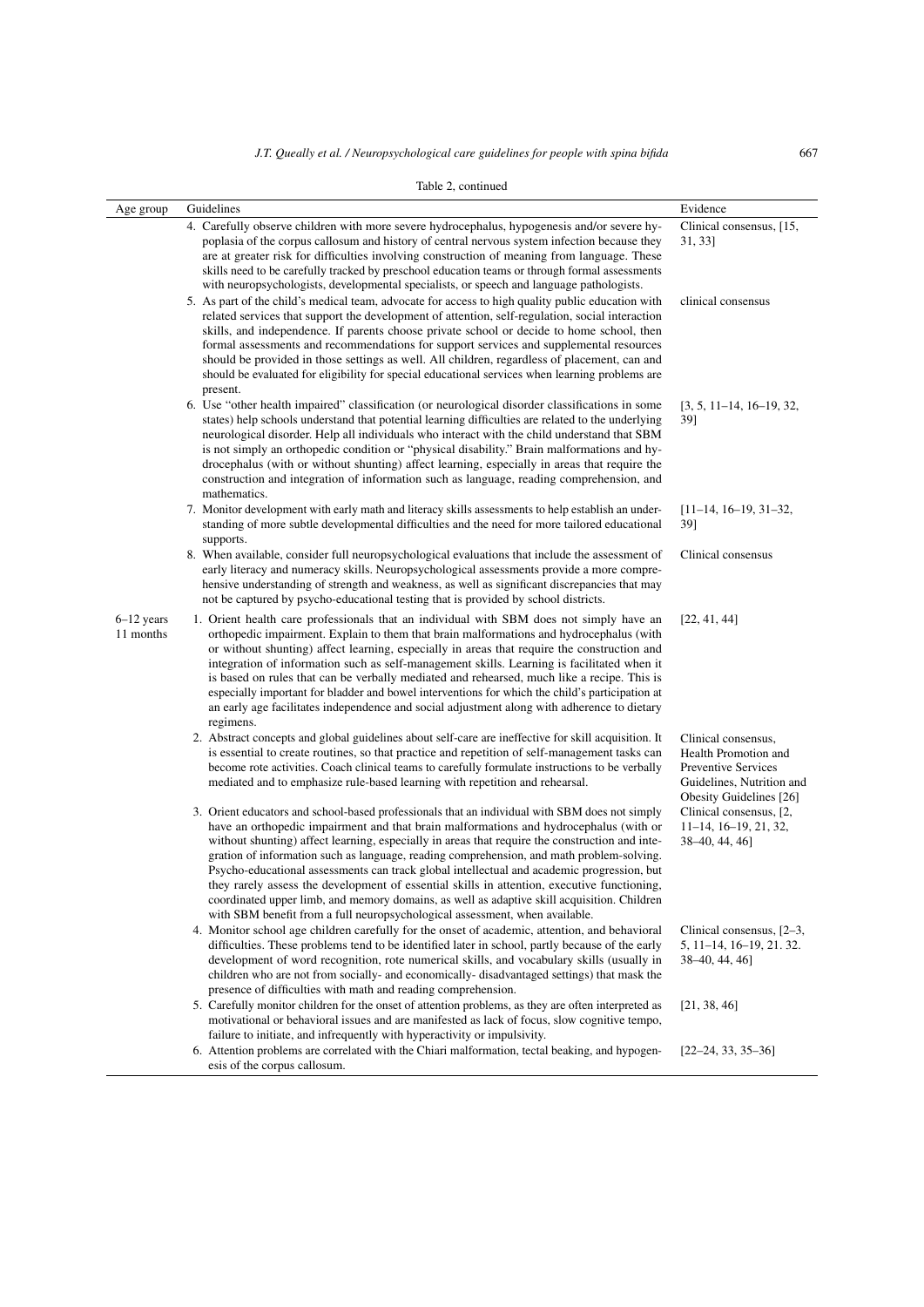| Table 2, continued              |                                                                                                                                                                                                                                                                                                                                                                                                                                                                                                                                                                                                                                                                                                                                                                                                                                                                                                                                                                                                                |                                                   |
|---------------------------------|----------------------------------------------------------------------------------------------------------------------------------------------------------------------------------------------------------------------------------------------------------------------------------------------------------------------------------------------------------------------------------------------------------------------------------------------------------------------------------------------------------------------------------------------------------------------------------------------------------------------------------------------------------------------------------------------------------------------------------------------------------------------------------------------------------------------------------------------------------------------------------------------------------------------------------------------------------------------------------------------------------------|---------------------------------------------------|
| Age group                       | Guidelines                                                                                                                                                                                                                                                                                                                                                                                                                                                                                                                                                                                                                                                                                                                                                                                                                                                                                                                                                                                                     | Evidence                                          |
|                                 | 7. Follow American Academy of Pediatrics guidelines when evaluating for ADHD. One-third<br>of individuals meet the criteria for ADHD, Predominantly Inattentive Presentation on parent<br>rating scales.                                                                                                                                                                                                                                                                                                                                                                                                                                                                                                                                                                                                                                                                                                                                                                                                       | [5, 31, 38, 43]                                   |
|                                 | 8. Interventions for attention problems that involve medications may be tried, but clinical<br>experience suggests that lower doses are effective and that many with SBM do not respond<br>robustly to stimulants, most likely because the underlying attention problem emerges from<br>posterior components of the attention network and not from the frontal-striatal networks (as<br>in developmental ADHD).                                                                                                                                                                                                                                                                                                                                                                                                                                                                                                                                                                                                | Clinical consensus, [3,<br>23, 38, 46]            |
|                                 | 9. Monitor for the development of language and reading problems. The severity of hydrocephalus<br>and corpus callosum malformations affects the child's ability to integrate information and to<br>construct meaning from language.                                                                                                                                                                                                                                                                                                                                                                                                                                                                                                                                                                                                                                                                                                                                                                            | $[2, 11, 12-13, 15, 33]$                          |
|                                 | 10. Over 25% of children with SBM have significant language and reading comprehension<br>problems which tend to be present both for listening and reading comprehension.                                                                                                                                                                                                                                                                                                                                                                                                                                                                                                                                                                                                                                                                                                                                                                                                                                       | $[3, 11, 13-14]$                                  |
|                                 | 11. Because of these common academic difficulties in children with SBM, formal assessment<br>should include text-level reading comprehension and not just word reading accuracy and<br>fluency.                                                                                                                                                                                                                                                                                                                                                                                                                                                                                                                                                                                                                                                                                                                                                                                                                | $[11, 13-14]$                                     |
|                                 | 12. Monitor children for the development of math problems. Over 50% of children with SBM<br>develop math difficulties.                                                                                                                                                                                                                                                                                                                                                                                                                                                                                                                                                                                                                                                                                                                                                                                                                                                                                         | $[5, 16-19, 32, 39]$                              |
|                                 | 13. Assessment of mathematics should include assessment of complex calculation skills and, in<br>the later grade school years, math word problems.                                                                                                                                                                                                                                                                                                                                                                                                                                                                                                                                                                                                                                                                                                                                                                                                                                                             | $[16-19, 32, 39]$                                 |
|                                 | 14. Implement interventions like those used with children with learning disabilities when a child<br>has a problem with reading or math, as these are often effective. For example, although<br>problems with word reading and phonological awareness are rare in those with SBM, treatment<br>programs like those used with children with dyslexia have been shown to be effective. Another<br>example is the successful use of math problem-solving interventions designed for those with<br>math disabilities. Take advantage of their strength in rule-based learning by providing explicit,<br>well-structured instruction.                                                                                                                                                                                                                                                                                                                                                                               | [3, 40]                                           |
|                                 | 15. Use assistive devices as early as possible when developing writing programs. Keyboarding<br>is a viable alternative to handwriting, although some practice with paper and pencil skills<br>is useful through most of elementary school. Keyboarding must be taught and rehearsed if<br>it is to be useful. Accommodations for writing difficulties are critical components of the<br>educational plan.                                                                                                                                                                                                                                                                                                                                                                                                                                                                                                                                                                                                     | Clinical consensus                                |
|                                 | 16. When available, consider full neuropsychological evaluations that include the assessment of<br>early literacy and numeracy skills. Neuropsychological assessments provide a more compre-<br>hensive understanding of strength and weakness, as well as significant discrepancies that may<br>not be captured by psycho-educational testing that is provided by school districts.                                                                                                                                                                                                                                                                                                                                                                                                                                                                                                                                                                                                                           | Clinical consensus, 3                             |
| $13 - 17$<br>years<br>11 months | 1. Promote interventions that address integration and assimilation of information with a specific<br>focus on reading comprehension and mathematics problem-solving, as well as other areas of<br>applied mathematics and functional numeracy.                                                                                                                                                                                                                                                                                                                                                                                                                                                                                                                                                                                                                                                                                                                                                                 | $[5, 11, 16-19, 32, 39]$                          |
|                                 | 2. Intervention programs should be maintained because their absence is associated with plateaus<br>in skill development in most populations with disabilities.                                                                                                                                                                                                                                                                                                                                                                                                                                                                                                                                                                                                                                                                                                                                                                                                                                                 | $[40]$                                            |
|                                 | 3. Encourage participation in school-related and extracurricular activities Create vocational plans<br>and transitional services with a focus on functional independence.                                                                                                                                                                                                                                                                                                                                                                                                                                                                                                                                                                                                                                                                                                                                                                                                                                      | Clinical consensus                                |
|                                 | 4. For students receiving special education services, the Individualized Education Plan (IEP) is Transition<br>required to include a formal transition plan to address vocational, occupational, and life skill<br>domains by 14 to 16 years of age. Coach parents to ask about educational transition plans<br>and to request evaluations to bolster the plans. Early transition plans are essential to develop<br>the capacity to assume the roles and responsibilities of the post high school environment and<br>achieve optimal independence. They are also needed to ensure that appropriate referrals are<br>made to adult agencies, that there is suitable life and vocational skill training, and that there are<br>discussions about plans after high school. Educate families about the need for a transition plan<br>and check to ensure a comprehensive plan is created. If needed, refer to state-based educational<br>advocacy programs (e.g., the ARC) that can provide support and education. | Guidelines [26]                                   |
|                                 | 5. Because social skills of individuals with SBM are strongly related to neuropsychological<br>variables, namely attention and executive function, consider using psycho-educational and/or<br>neuropsychological assessments to inform psychosocial interventions and mental health sup-<br>ports.                                                                                                                                                                                                                                                                                                                                                                                                                                                                                                                                                                                                                                                                                                            | $[29, 34, 42]$ , Mental<br>Health Guidelines [26] |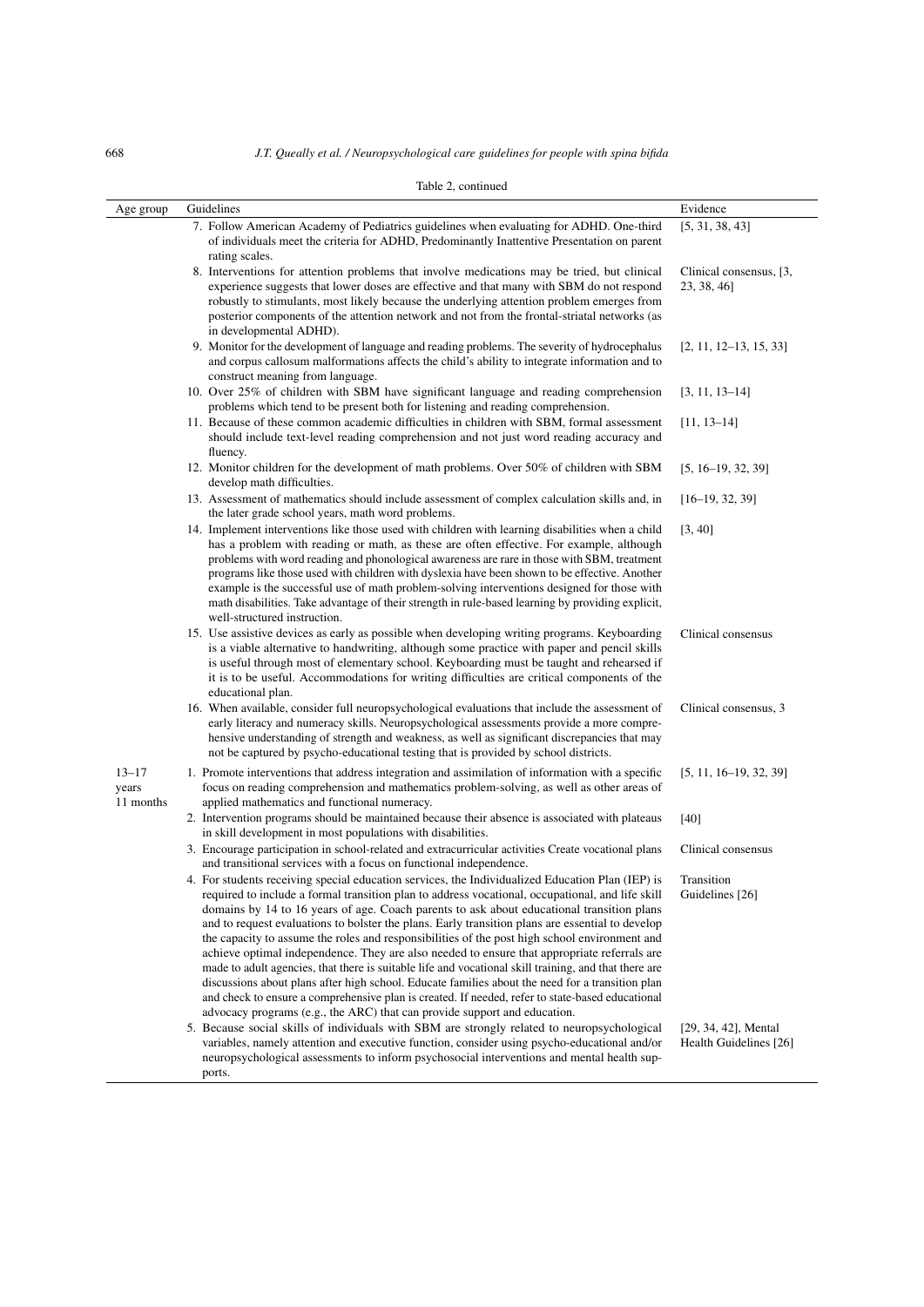|              | Table 2, continued                                                                                                                                                                                                                                                                                                                                                                                                                                                                                                                                                                                                                                                                                                                                                      |                                                                                                                                |
|--------------|-------------------------------------------------------------------------------------------------------------------------------------------------------------------------------------------------------------------------------------------------------------------------------------------------------------------------------------------------------------------------------------------------------------------------------------------------------------------------------------------------------------------------------------------------------------------------------------------------------------------------------------------------------------------------------------------------------------------------------------------------------------------------|--------------------------------------------------------------------------------------------------------------------------------|
| Age group    | Guidelines                                                                                                                                                                                                                                                                                                                                                                                                                                                                                                                                                                                                                                                                                                                                                              | Evidence                                                                                                                       |
|              | 6. Be aware that in addition to the cognitive and learning problems associated with the underlying<br>neurological disorder, persons with SBM may experience reduced quantity and quality of<br>social interactions. Encourage structured opportunities for social interaction through school,<br>church, and afterschool opportunities.                                                                                                                                                                                                                                                                                                                                                                                                                                | Clinical consensus                                                                                                             |
|              | 7. Conduct yearly screening and timely referrals for appropriate diagnosis and treatment of<br>anxiety and/or depression with psychotherapy and/or medication treatment as needed.                                                                                                                                                                                                                                                                                                                                                                                                                                                                                                                                                                                      | [42], Mental Health<br>Guidelines, Quality of<br>Life Guidelines [26]                                                          |
|              | 8. Identify cognitive strengths and weaknesses for those who are assuming responsibility for their<br>own medical care. This may require formal assessment, particularly if children are unable to<br>assume responsibility for their own medical decision making and will require guardianship.<br>Efforts to assess and build communication skills, increase knowledge about their medical<br>condition and history, and develop medical triaging skills needs to begin as early as possible<br>because it may take those in this age group over several years to learn the skills necessary<br>to understand and take responsibility for their own medical care. Address bladder and bowel<br>incontinence, as both can be major issues affecting social adjustment. | Clinical consensus [37 41,<br>45], Bowel Function and<br>Care Guidelines, Urology<br>Guidelines, Transition<br>Guidelines [26] |
|              | 9. Advise children and/or their parents/guardians to obtain copies of psycho-educational and/or<br>neuropsychological assessments. Explain that documentation of an intellectual disability and/or<br>learning disability prior to age 18 is needed to qualify for services in adulthood. A diagnosis<br>of intellectual disability requires thorough assessment of adaptive skills. This is an important<br>point because school programs and special education service evaluations may not always<br>include formal assessment of adaptive skills.                                                                                                                                                                                                                    | [40, 43]                                                                                                                       |
| $18 + years$ | 1. Many patients with intellectual disabilities or significant learning challenges will remain<br>eligible for services through their local school districts until 21 or 22 years of age. When young<br>adults are eligible, these services provide access to both vocational and lifeskills training that<br>are essential to support the development of stronger functional independence skills.                                                                                                                                                                                                                                                                                                                                                                      | Clinical consensus, [43]                                                                                                       |
|              | 2. Encourage that vocational services addressing job skills, additional education, and related<br>activities be provided to appropriate individuals in a timely manner. Referrals to state-based<br>agencies are commonly included in transition programs, and found in special education<br>documentation/IEPs.                                                                                                                                                                                                                                                                                                                                                                                                                                                        | Clinical consensus                                                                                                             |
|              | 3. For students who received special education (IEP) or 504 Plan accommodations in high<br>school, ongoing supports under the Americans with Disabilities Act (ADA)/Section 504 of<br>the Rehabilitation Act are necessary. For those attending college, refer them to their college's<br>office of disability services for ongoing educational supports. Many students will also require<br>an updated neuropsychological assessment to support eligibility. For those in workplace<br>environments, refer to the state-based rehabilitation/vocational commission for additional<br>support.                                                                                                                                                                          | Clinical consensus                                                                                                             |
|              | 4. In preparation for the transition to adult care models, where often times less coordination of<br>medical care is provided, medical team members must take an active teaching and training<br>role to build the necessary skills to support transition. Teach the patient the skills necessary<br>to effectively communicate with staff, recognizing that they may prefer a different method<br>than their parents (e.g., phone calls vs. internet portal). Test on important aspects of their<br>medical conditions, regimens, and allergies. Rehearse triaging medical symptomology, with<br>clear guidelines on when to seek medical care, to mastery $(e.g., not when they first get it right,$<br>but when they always get it right).                           | Clinical consensus,<br>Self-Management and<br>Independence Guidelines,<br>Transition<br>Guidelines [26]                        |
|              | 5. Continuously monitor cognitive skills, especially math, memory, and attention, to ensure the<br>maintenance of learning skills essential for work and independence.                                                                                                                                                                                                                                                                                                                                                                                                                                                                                                                                                                                                  | [19, 21, 22, 44]                                                                                                               |
|              | 6. Changes in these areas may be a sign of unidentified shunt failure or shunt dependency, or<br>other significant medical problem requiring intervention.                                                                                                                                                                                                                                                                                                                                                                                                                                                                                                                                                                                                              | Clinical consensus                                                                                                             |
|              | 7. Full neuropsychological assessment is recommended for adults with SBM who experience<br>cognitive decline and suspected shunt failure.                                                                                                                                                                                                                                                                                                                                                                                                                                                                                                                                                                                                                               | Clinical consensus                                                                                                             |
|              | 8. Monitor for mental health concerns and potential cognitive decline with aging.                                                                                                                                                                                                                                                                                                                                                                                                                                                                                                                                                                                                                                                                                       | Mental Health<br>Guidelines [26]                                                                                               |

of high school to assess for independent functioning levels.

Although there is often a typical profile of strengths and weaknesses, there is variability in the profile and level of severity of neuropsychological functioning. In addition, multiple factors, including health status

and medical history, as well as family structure and access to intervention, impact both the acquisition of skills over time and overall adaptation. The guidelines therefore recommend neuropsychological consultation, monitoring, and evaluations throughout the lifespan.

Following the review of the literature and the creation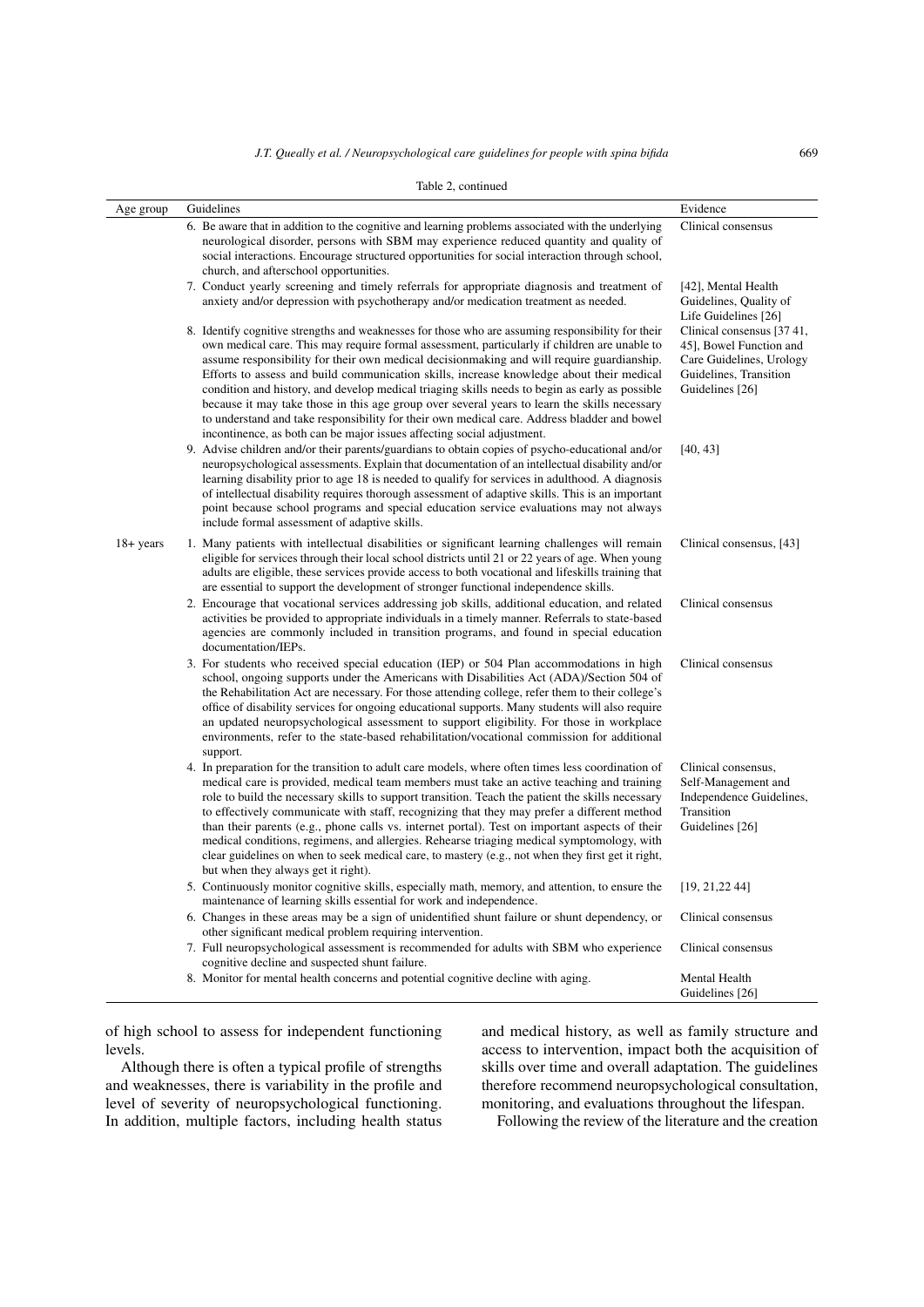of the guidelines, there were still some unanswered clinical questions that support the need for ongoing research and updating of guidelines in the future. Additional research was considered essential given the changes in neurosurgical care that are currently occurring with prenatal surgery and endoscopic third ventriculostomy and choroid plexus cauterization procedures (ETV/CPC) procedures. However, the need for additional research on the aging brain was also highlighted.

#### 5. Discussion

The SBA Guidelines for the Neuropsychological Care of People with Spina Bifida recommend neuropsychological evaluation at key times to identify strategies for learning and improve outcomes for independent functioning. Evaluation is also recommended in order to better delineate individual variations in the SBM modal profile. Lastly neuropsychological assessment is recommended in order to better understand impact of new neurosurgical interventions.

#### *5.1. Early childhood*

Understanding the basis for strengths and weaknesses in SBM and using that information to inform interventions may prevent some of the negative outcomes. Fletcher et al. [\[3\]](#page-9-1) suggest four areas that may be important for facilitating the early development of children with SBM, including (a) early movement, with a focus on encouraging the child to initiate and respond to environmental contingencies that require action [\[7\]](#page-9-14); (b) early language, to ensure development not only of vocabulary and literal language skills, but the child's sensitivity to contextual and pragmatic aspects of language [\[12](#page-9-8)[,31\]](#page-10-7) (as language develops, it is also important that the child uses language flexibly to develop connections and relationships among events and objects in their environment, and not to simply describe them); (c) early attention and social problem solving, with a focus on establishing contingencies that link action and movement [\[7,](#page-9-14)[28\]](#page-10-8); and (d) responsive parenting, which represents strategies that support the development of skills in at-risk children [\[6](#page-9-5)[,29\]](#page-10-9). Families with higher expectations for autonomy may be more likely to promote the flexible use of language, stronger attention, and independent movement early in development [\[29\]](#page-10-9).

#### *5.2. Later childhood*

Many of the later developmental needs of the child

with SBM involve school and learning. As a general principle, the approach to intervening in any area that involves school or behavior does not necessarily deviate because the child has SBM. Because there is little research specific to the learning needs of children with SBM, the working principles are that these children will benefit from interventions specific for their cognitive and academic difficulties, such as those for reading comprehension or math problem solving. These have been shown to be effective in other populations, such as children with learning or attention disorders [\[40\]](#page-10-10), and which have, on a small scale, been shown to be effective for children with SBM [\[39\]](#page-10-11). One of the reasons that interventions for struggling students might be applicable is that many interventions are explicit in terms of identifying goals, providing external organizational structures to build skills in a step by step fashion ("scaffolding skills"), and teaching strategies directly by using associative learning to enable assembled processing.

#### *5.3. Modal profile and individual variation*

Understanding SBM requires that we identify the modal profile for outcome in a number of domains and then sculpt that outcome according to specific factors that we know produce individual variations in the profile. As we learn more about both group outcomes and individual function, we will be able to identify the best possible interventions based on information from both individual and group outcomes. The SBM profile, both modal and individual, is quite distinctive and is not captured simply by assigning these children to categories such as ADHD, nonverbal or right hemisphere learning disability, or a dysexecutive syndrome. Even though SBM shares some features with each of these conditions, and at a broad level such terms may facilitate communication around the modal profile, SBM is not well characterized by any of them. Assignment of any of these diagnostic labels in no manner dictates effective interventions. What is more important is accurately conceptualizing an individual's strengths and weaknesses in a way that enables them to receive services and to help guide the nature and content of such services.

#### *5.4. Further research*

Development of these guidelines also raised several questions that were not answered through a review of the existing published literature and which we identified as domains for further research. To what extent can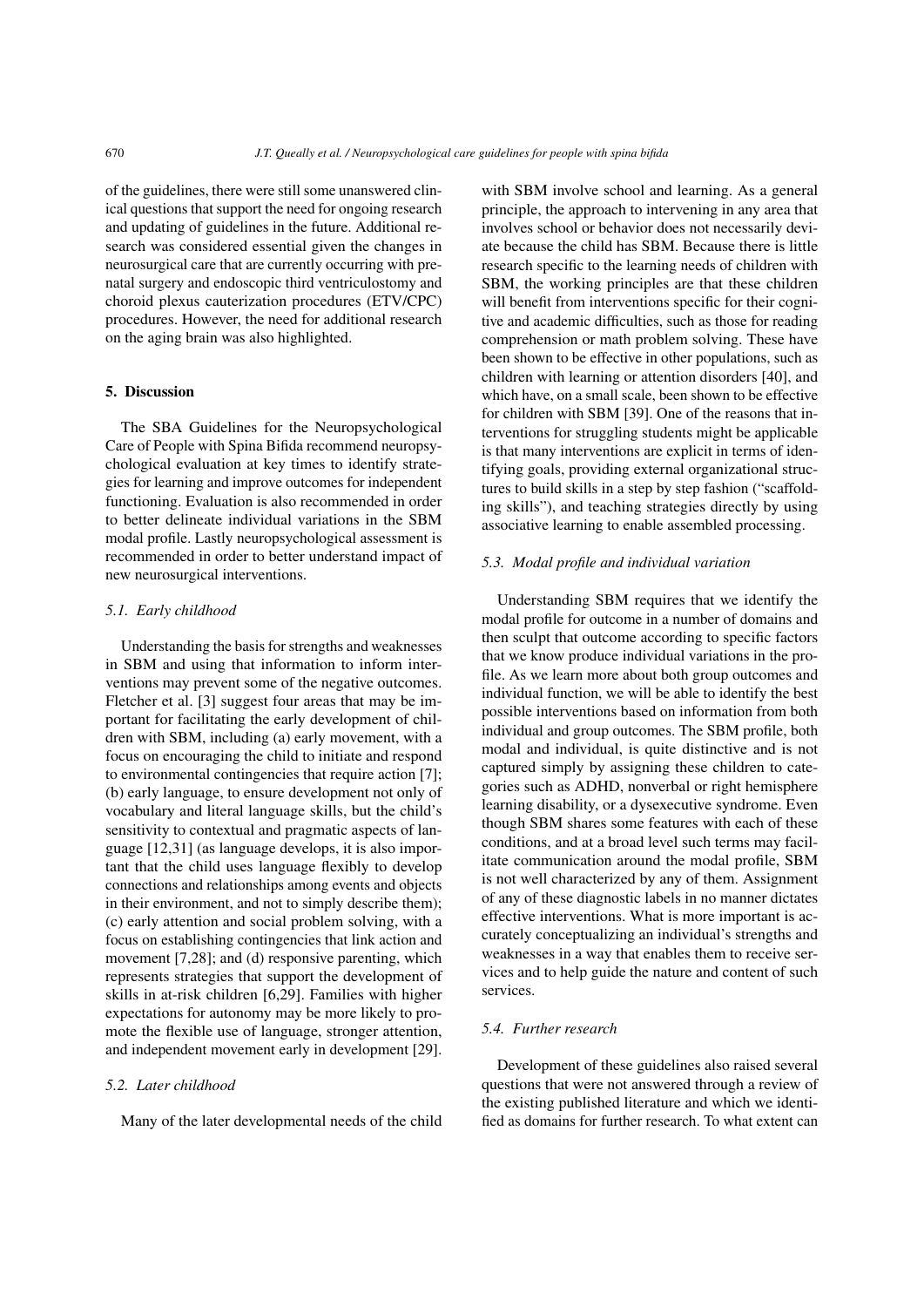the early use of Magnetic Resonance Imaging (MRI) findings (e.g., malformations, dysplasia, reduced volume, and agenesis) predict domains of risk and identify potential early interventions to support development? What specific interventions in infancy are most successful in supporting the development of motor, cognitive, early literacy and numeracy skills? Multiple questions about shunt management have been raised, including those related to how the earliest time periods are managed in infants. The research has yet to detail the longterm effect of sequential monitoring of hydrocephalus on development. For example, is it better to shunt early and control hydrocephalus or to monitor ventricular expansion over time, and to identify the best indicators of the need for shunt diversion?

Also, there are still questions about how to manage some of the cognitive challenges that have been documented for many patients with Spina Bifida. One question is whether and to what extent different interventions used across the lifespan involving cognition, learning, and social skills are effective for persons living with Spina Bifida. Another is whether attention problems are best treated from pharmacological and/or non-pharmacological perspectives, as this has not been explored through randomized trials.

In addition, there are open questions with respect to the effects on neuropsychological function of recent changes in treatment for hydrocephalus, including prenatal repair in the Management of Myelomeningocele Study (MOMS) and the ETV/CPC procedures. There is a need for research to indicate how these treatments affect the health and physical and neurocognitive development of infants and children over time. The first report of school-age outcomes from the MOMS trial showed an improvement in motor functions and quality of life and a reduction of parental stress, but little evidence for improvement in cognitive functions and adaptive skills [\[42\]](#page-10-12). Furthermore, while many children who have undergone ETV/CPC procedures are still young, they may also demonstrate improvements over the more typical outcomes documented for those who were shunted in the past. Given increasing survival of individuals with SB into middle and later adulthood, the working group also noted a lack of information on the effects of SB and hydrocephalus on brain and neuropsychological functioning in middle and later adulthood.

The SB Guidelines for the Neuropsychological Care of People with Spina Bifida from the SBA's Fourth Edition of the Guidelines for the Care of People with Spina Bifida are based on significant advances in knowledge regarding both the modal neurocognitive profile of Spina Bifida as well as individual differences in that profile related to variability in neural structure, genetics, ethnicity, and the environment. Patterns of neuropsychological strengths and weaknesses that are evident in many individuals with Spina Bifida are discernable early in development and across the lifespan. Understanding the common neuropsychological profiles as well as individual differences in outcomes is critical for planning interventions at all ages and for tracking progress. Recognition of the specific aspects of the cognitive profile will also help medical providers to better understand how to work with their patients more successfully to facilitate their independent functioning over time. Despite considerable advances in understanding neuropsychological processes and outcomes in Spina Bifida, there is clearly need for further research on: 1) the effects of neurosurgical, pharmacological, neurobehavioral, and academic interventions on neuropsychological outcomes; and 2) the effects of Spina Bifida on the aging brain and ways to promote brain health in middle to later adulthood.

#### Acknowledgments

This edition of the Journal of Pediatric Rehabilitation Medicine includes manuscripts based on the most recent "Guidelines For the Care of People with Spina Bifida," developed by the Spina Bifida Association. Thank you to the Spina Bifida Association for allowing the guidelines to be published in this forum and making them Open Access.

The Spina Bifida Association has already embarked on a systematic process for reviewing and updating the guidelines. Future guidelines updates will be made available as they are completed.

*Executive Committee*

- Timothy J. Brei, MD, Spina Bifida Association Medical Director; Developmental Pediatrician, Professor, Seattle Children's Hospital
- Sara Struwe, MPA, Spina Bifida Association President & Chief Executive Officer
- Patricia Beierwaltes, DPN, CPNP, Guideline Steering Committee Co-Chair; Assistant Professor, Nursing, Minnesota State University, Mankato
- Brad E. Dicianno, MD, Guideline Steering Committee Co-Chair; Associate Medical Director and Chair of Spina Bifida Association's Professional Advisory Council; Associate Professor, Department of Physical Medicine and Rehabilitation, University of Pittsburgh School of Medicine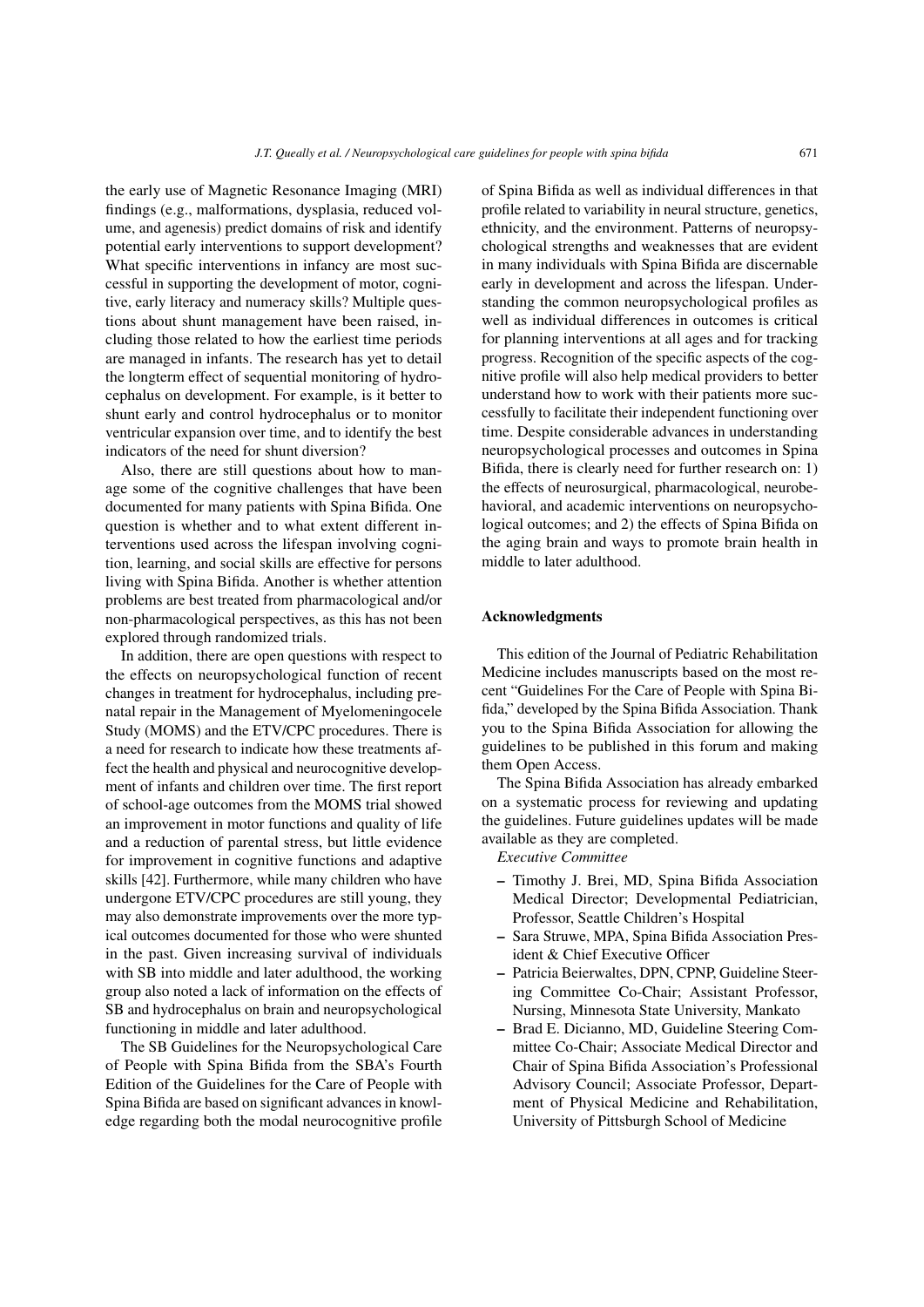- Nienke Dosa MD, MPH, Guideline Steering Committee Co-Chair; Upstate Foundation Professor of Child Health Policy; SUNY Upstate Medical University
- Lisa Raman, RN, MScANP, MEd, former Spina Bifida Association Director, Patient and Clinical Services
- Jerome B. Chelliah, MD, MPH, Johns Hopkins Bloomberg School of Public Health

*Additional acknowledgements*

- Julie Bolen, PhD, MPH, Lead Health Scientist, Rare Disorders Health Outcomes Team, National Center on Birth Defects and Developmental Disabilities, Centers for Disease Control and Prevention
- Adrienne Herron, PhD Behavioral Scientist, Intervention Research Team, National Center for HIV/AIDS, Viral Hepatitis, STD, and TB Prevention, Centers for Disease Control and Prevention
- Judy Thibadeau, RN, MN, Spina Bifida Association Director, Research and Services; former Health Scientist, National Spina Bifida Program, National Center on Birth Defects and Developmental Disabilities, Centers for Disease Control and Prevention

#### *Funding*

The development of these Guidelines was supported in part by Cooperative Agreement UO1DD001077, funded by the Centers for Disease Control and Prevention. Its contents are solely the responsibility of the authors and do not necessarily represent the official view of the Centers for Disease Control and Prevention or the Department of Health and Human Services.

#### Conflict of interest

The authors have no conflict of interest to report.

#### References

- <span id="page-9-0"></span>[1] Dennis M, Landry SH, Barnes MH, Fletcher JM. A model of neurocognitive function in spina bifida over the lifespan: A model of core and functional deficits. Journal of the International Neuropsychological Society. 2006; 12: 285-296.
- <span id="page-9-4"></span>[2] Dennis M, Barnes MA. The cognitive phenotype of spina bifida meningomyelocele. Dev Disabil Res Rev. 2010; 16(1): 31-9. doi: 10.1002/ddrr.89.
- <span id="page-9-1"></span>[3] Fletcher JM, Ostermaier KK, Cirino PT, Dennis M. Neurobehavioral outcomes in spina bifida: Processes versus outcomes. J Pediatr Rehabil Med. 2008; 1(4): 311-24.
- <span id="page-9-2"></span>[4] Juranek J, Salman MS. Anomalous development of brain structure and function in spina bifida myelomeningocele. Dev Disabil Res Rev. 2010; 16(1): 23-30. doi: 10.1002/ddrr.88.
- <span id="page-9-3"></span>[5] Fletcher JM, Copeland K, Frederick JA, Blaser SE, Kramer KA, Northrup H, et al. Spinal lesion level in spina bifida: A source of neural and cognitive heterogeneity. J Neurosurg. 2005 Apr; 102(3 Suppl): 268-79. doi: 10.3171/ped.2005.102. 3.0268.
- <span id="page-9-5"></span>[6] Lomax-Bream LE, Taylor HB, Landry SH, Barnes MA, Fletcher JM, Swank P. Role of early parenting and motor skills on development in children with spina bifida. Journal of Applied Developmental Psychology. 2007; 28, 3: 250-263.
- <span id="page-9-14"></span>[7] Taylor HB, Barnes MA, Landry SH, Swank P, Fletcher JM, Huang F. Motor contingency learning and infants with spina bifida. J Int Neuropsychol Soc. 2013 Feb; 19(2): 206-15. doi: 10.1017/S1355617712001233.
- Colvin AN, Yeates KO, Enrile BG, Coury DL. Motor adaptation in children with myelomeningocele: Comparison to children with ADHD and healthy siblings. J Int Neuropsychol Soc. 2003 May; 9(4): 642-52. doi: 10.1017/S1355617703940045.
- [9] Dennis M, Edelstein K, Frederick J, Copeland K, Francis D, Blaser SE, et al. Peripersonal spatial attention in children with spina bifida: associations between horizontal and vertical line bisection and congenital malformations of the corpus callosum, midbrain, and posterior cortex. Neuropsychologia, 2005; 43(14): 2000-10. doi: 10.1016/j.neuropsychologia. 2004.10.014.
- <span id="page-9-6"></span>[10] Edelstein K, Dennis M, Copeland K, Francis DJ, Frederick J, Brandt M, et al. Motor learning in children with spina bifida: Dissociation between performance level and acquisition rate. J Int Neuropsychol Soc. 2004 Oct; 10(6): 877-87. doi: 10.1017/s1355617704106085.
- <span id="page-9-7"></span>[11] Barnes M, Faulkner H, Dennis M. Poor reading comprehension despite fast word decoding in children with hydrocephalus. Brain Lang. 2001 Jan; 76(1): 35-44. doi: 10.1006/brln.2000. 2389.
- <span id="page-9-8"></span>[12] Holck P, Nettelbladt U, Sandberg AD. Children with cerebral palsy, spina bifida and pragmatic language impairment: Differences and similarities in pragmatic ability. Res Dev Disabil. Sep-Oct 2009; 30(5): 942-51. doi: 10.1016/j.ridd.2009.01.008.
- [13] Tew B. The "cocktail party syndrome" in children with hydrocephalus and spina bifida. Br J Disord Commun. 1979 Sep; 14(2): 89-101. doi: 10.3109/13682827909011349.
- <span id="page-9-9"></span>[14] Vachha B, Adams R. Language differences in young children with myelomeningocele and shunted hydrocephalus. Pediatr Neurosurg. 2003 Oct; 39(4): 184-9. doi: 10.1159/000072469.
- <span id="page-9-10"></span>[15] Huber-Okrainec J, Blaser SE, Dennis M. Idiom comprehension deficits in relation to corpus callosum agenesis and hypoplasia in children with spina bifida myelomeningocele. Brain Lang. 2005 Jun; 93(3): 349-68. doi: 10.1016/j.bandl.2004.11.002.
- <span id="page-9-11"></span>[16] Barnes M, Wilkinson M, Kemani E, Boudousquie A, Dennis M, Fletcher JM. Arithmetic processing in children with spina bifida: Calculation accuracy, strategy use, and fact retrieval fluency. J Learn Disabil. Mar-Apr 2006; 39(2): 174-87. doi: 10.1177/00222194060390020601.
- [17] Ayr LK, Yeates KO, Enrile BG. Arithmetic skills and their cognitive correlates in children with acquired and congenital brain disorder. J Int Neuropsychol Soc. 2005 May; 11(3): 249- 62. doi: 10.1017/S1355617705050307.
- <span id="page-9-12"></span>[18] English L, Barnes MA, Taylor H, Landry SH. Mathematical development in spina bifida. Dev Disabil Res Rev. 2009; 15(1): 28-34. doi: 10.1002/ddrr.48.
- <span id="page-9-13"></span>[19] Dennis M, Barnes MA. Math and numeracy in young adults with spina bifida and hydrocephalus. Dev Neuropsychol. 2002;